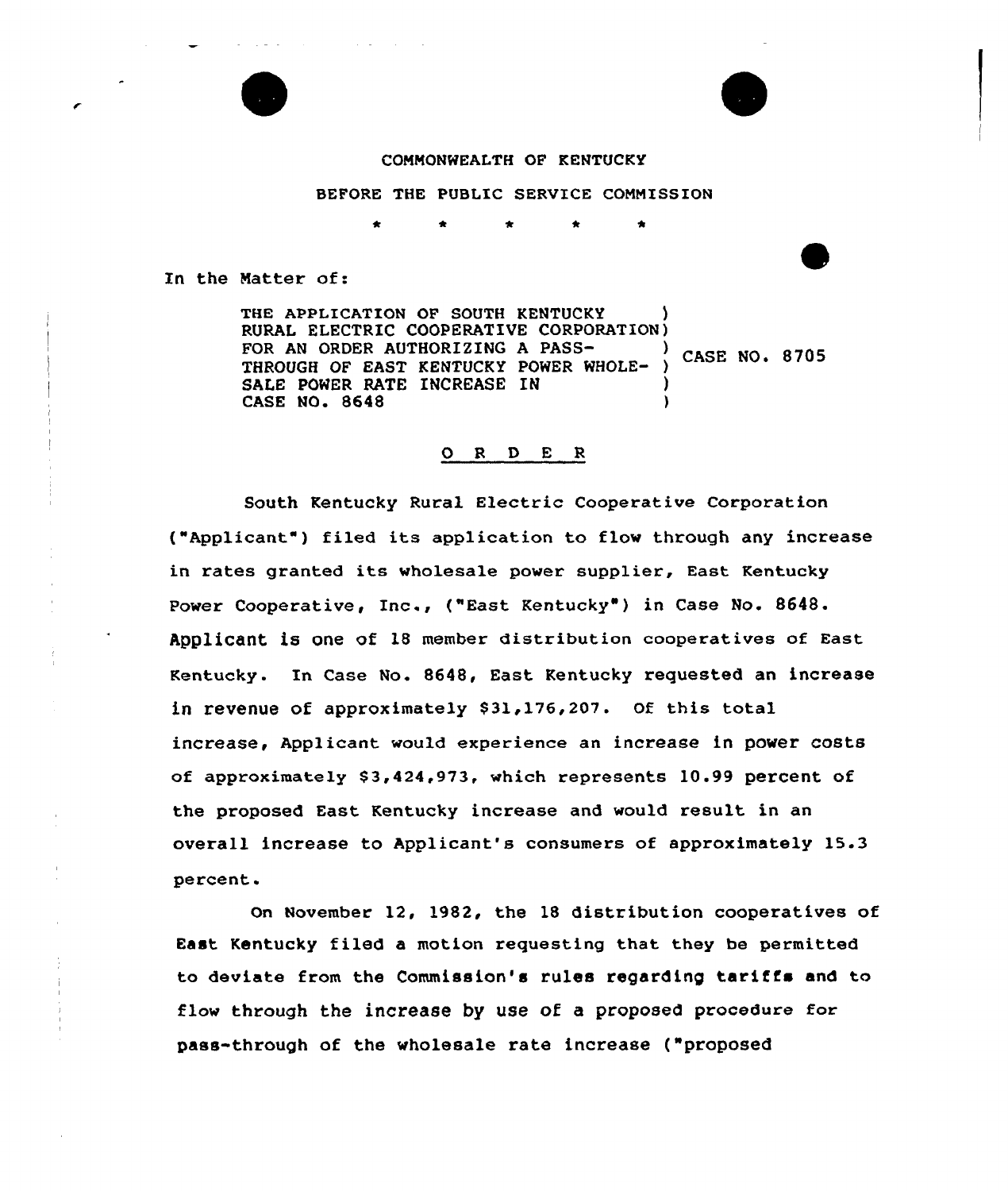procedure"). In its Order of November 19, 1982, the Commission authorized Applicant to deviate from the rules on tariffs and approved the utilization of the proposed procedure.

The Commission, having considered the evidence of record and being advised, is of the opinion and finds that:

(1) The actual increase allowed East Kentucky in Case No. 8648 is \$18,849,182 which will result in an increase in power costs to Applicant of \$2,070,636.

(2) Applicant's financial condition would be materially impaired if it were not allowed to recover the increased wholesale power costs allowed in Case No. 8648.

(3) The revised rates and charges in Appendix <sup>A</sup> are designed to reflect only the increased power costs from East Kentucky allowed in the final Order in Case No. 8648.

(4) The flaw-through of the wholesale power costs will not result in any additional net margin to Applicant.

IT IS THEREFORE ORDERED that South Kentucky Rural Electric Cooperative Corporation be and it hereby is authorized to flow through the increased power costs resulting from the rate increase granted its wholesale power supplier, East Kentucky Power Cooperative, Inc., in Case No. 8648.

IT IS FURTHER ORDERED that the rates in Appendix <sup>A</sup> shall be placed into effect on the effective date of the East Kentucky wholesale power increase.

IT IS FURTHER ORDERED that South Kentucky Rural Electric Cooperative Corporation shall, within 20 days from the date of this Order, file its revised tariff sheets setting out the rates and charges approved herein.

 $-2-$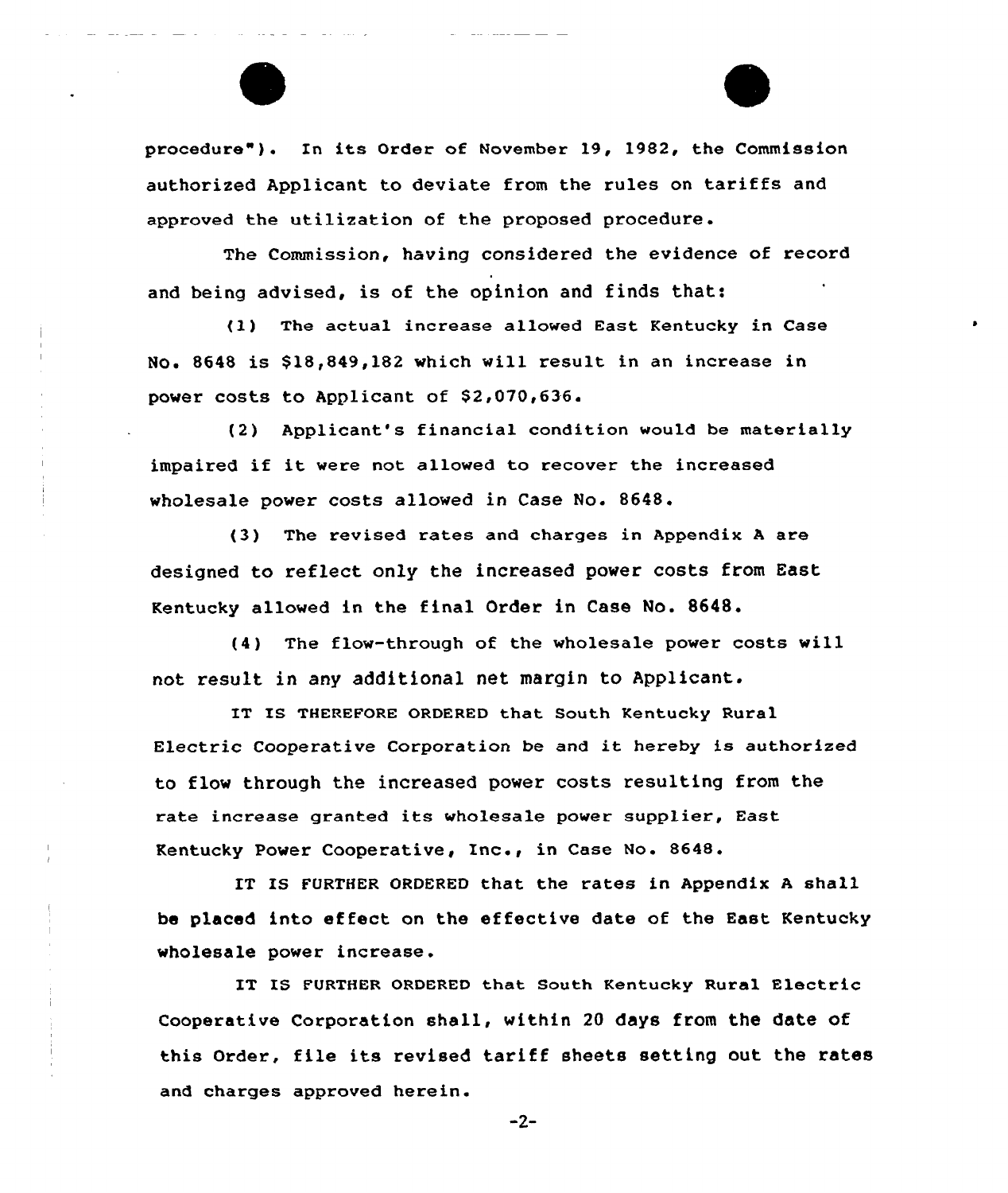

Done at Frankfort, Kentucky, this 1st day of April, 1983. PUBLIC SERUICE CONNISSION

~Mirmsn

 $ln(1)$  a  $n \neq 0$ Commissione

ATTEST:

Secretary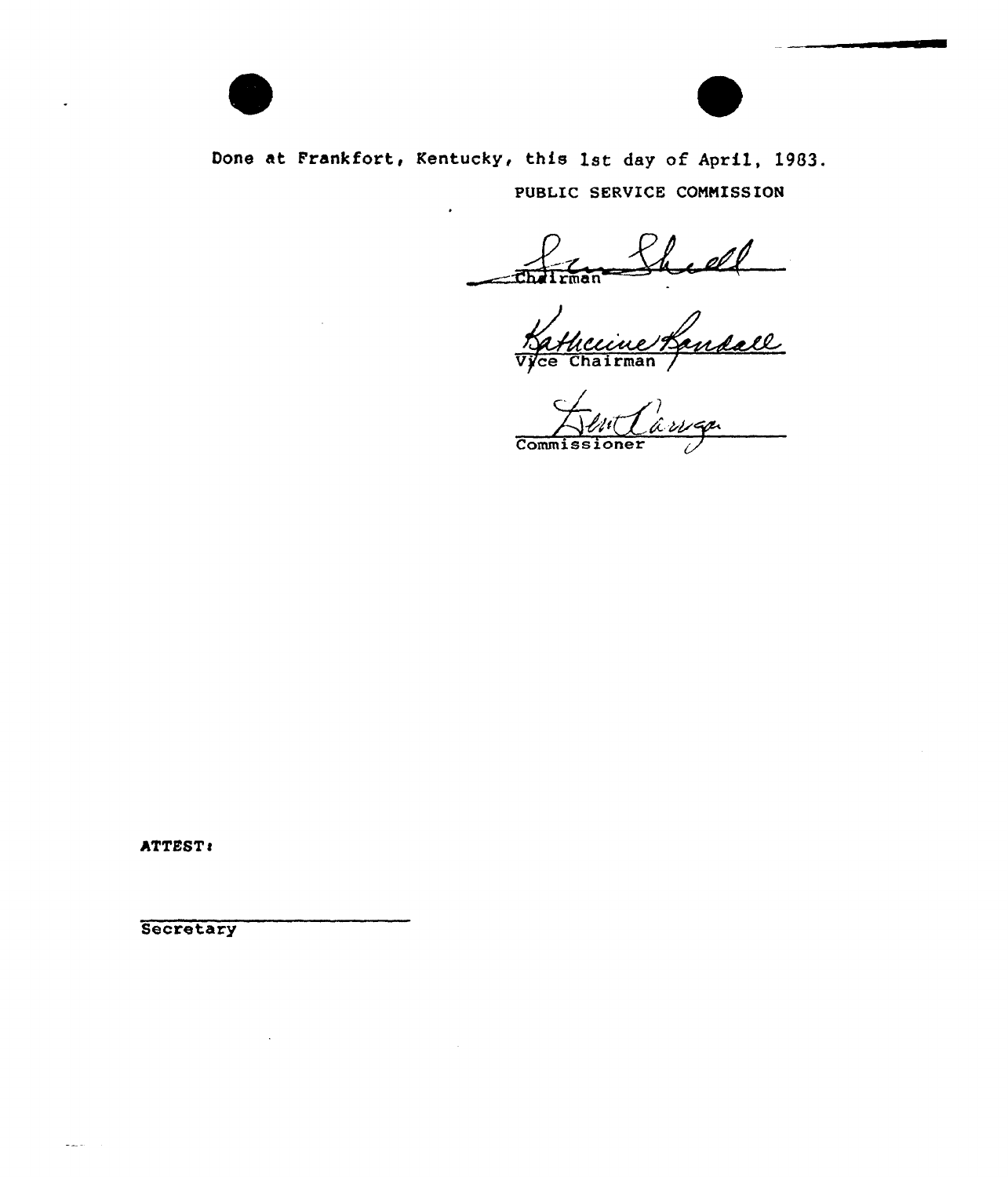

#### APPENDIX

APPENDIX TO AN ORDER OF THE KENTUCKy PUBLIC SERVICE COMMISSION IN CASE NO. 8705 DATED APRIL 1, 1983.

The following rates and charges are prescribed for the customers in the area served by South Kentucky Rural Electric Cooperative Corporation. All other rates and charges not specifically mentioned herein shall remain the same as those in effect under authority of this Commission prior to the date of this Order.

### SCHEDULE A RESIDENTIAL, FARM AND NON-FARM SERVICE<sup>®</sup>

### RATES PER MONTH:

Consumer Charge - No KWH Usage  $\cdot \cdot \cdot$ \$5.00

Energy Charge:

First 700 KWH Per Month  $0 \cdot \cdot \cdot$ All over 700 KWH per Month . . . .05954 .05327

> SCHEDULE B SMALL CONNERCIAL RATE\*

RATES PER MONTH:

Consumer Charge - No KWH  $U$ sage  $\cdot$   $\cdot$   $\cdot$ 

\$ 6.00

F

#### Energy Charge:

First 1,000 KWH per Month @ All Over 1,000 KWH per Month @ S.06457 0.05950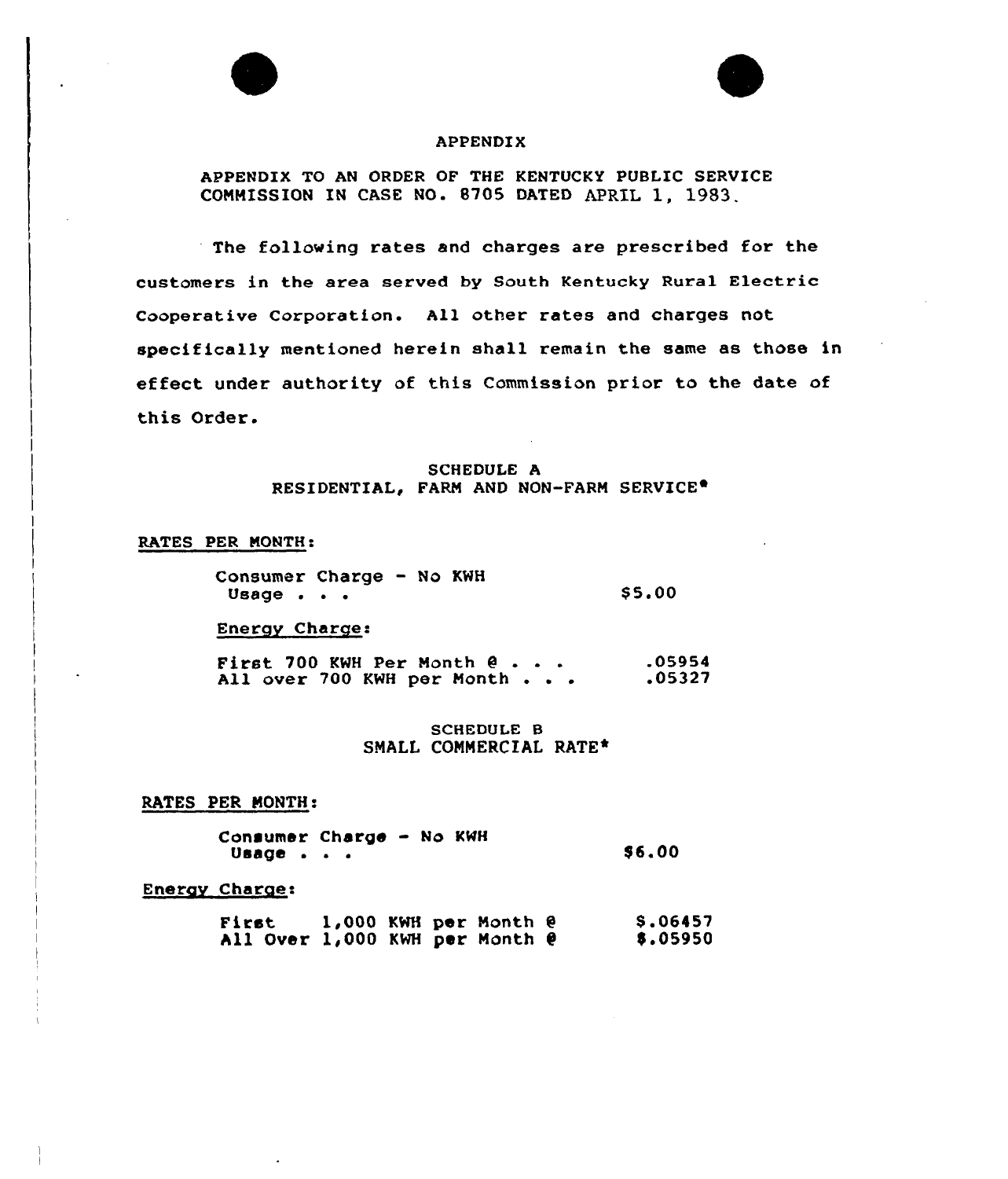# SCHEDULE LP LARGE POWER RATE\*

المراجع والمتراسي تشوابسوا سياري والمرادين

# RATES PER MONTH:

 $\cdot$ 

|       | Consumer Charge - No KWH |         |
|-------|--------------------------|---------|
| Usage |                          | \$10.00 |

# Demand Charge:

| Billing Demand per KW per Month |  |  | \$5.66 |
|---------------------------------|--|--|--------|
|                                 |  |  |        |

# Plus Energy Charge:

| First |                                       |  | 3.500 KWH per Month $e$ | <b>S.04201</b><br>\$.04046 |
|-------|---------------------------------------|--|-------------------------|----------------------------|
| Next  | Next $140,000$ KWH per Month $\theta$ |  | 6,500 KWH per Month @   | S.03747                    |
|       | Next 150,000 KWH per Month @          |  |                         | \$.03735                   |
|       | Over $300,000$ KWH per Month $\theta$ |  |                         | \$.03726                   |

## SCHEDULE OPS OPTIONAL POWER SERVICE\*

# RATES PER MONTH:

| Consumer Charge - No KWH |  |         |
|--------------------------|--|---------|
| Usage                    |  | \$10.00 |

# Energy Charge

| First $3,500$ KWH per Month $\theta$ |  |  | S.07051 |
|--------------------------------------|--|--|---------|
|                                      |  |  |         |
| Next 6,500 KWH per Month @           |  |  | .06804  |
| Next 140,000 KWH per Month @         |  |  | .06328  |
| Next 150,000 KWH per Month @         |  |  | .06309  |
| Over 300,000 KWH per Month @         |  |  | 06295.  |

 $-2-$